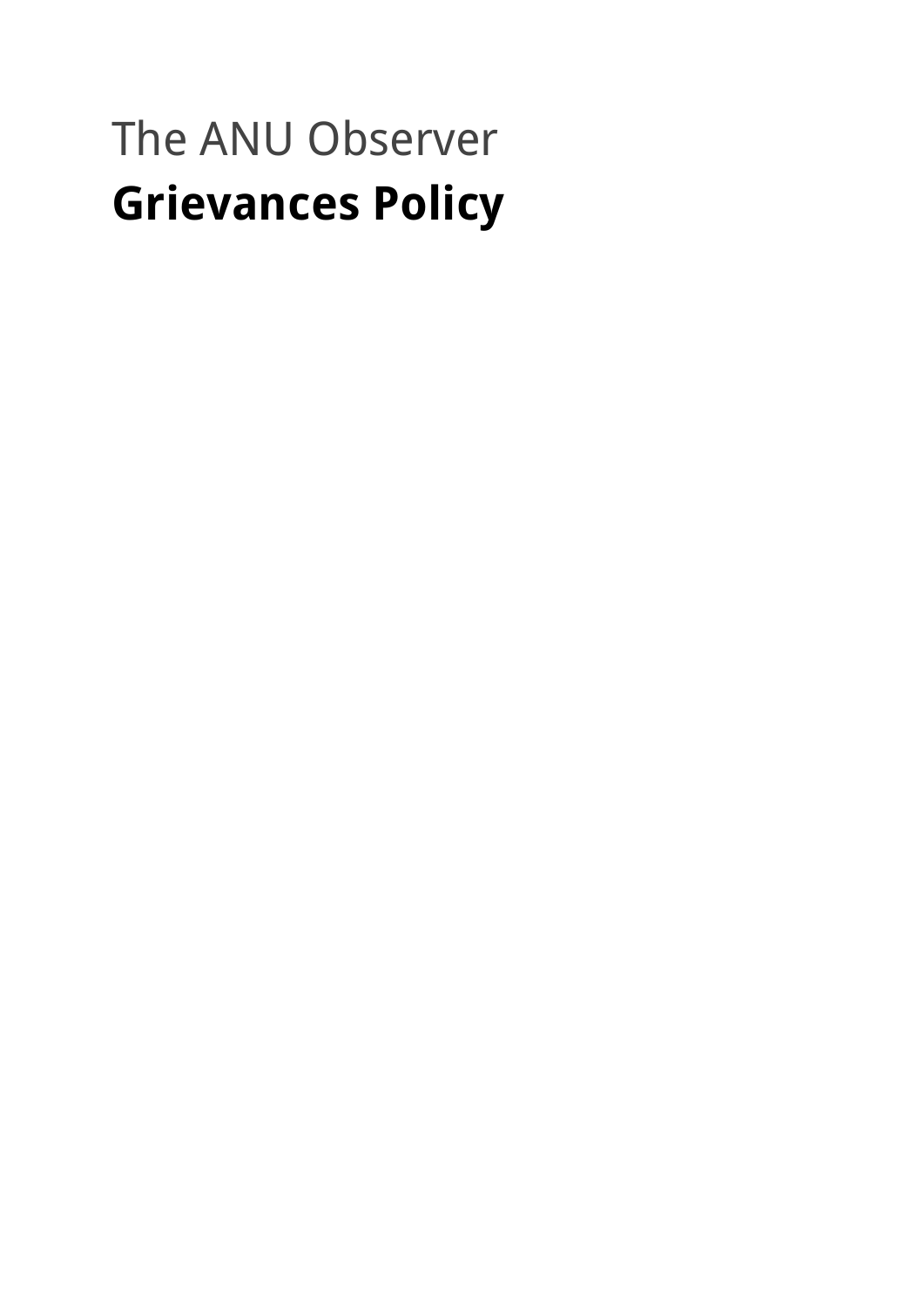# **1. Introduction**

This policy contains details of the nature of editorial and conduct disputes, and the procedures for management of such disputes by the Arbitration Panel of the Observer. This policy is created subject to the Observer Constitution, and anything in this policy inconsistent with the Constitution is null to the extent of that inconsistency.

## **3. Editorial Disputes**

#### 3.1. Cause

- 3.2. The editorial integrity of any article may be disputed by any person on the following grounds:
	- Biased reporting
	- Wilful factual inaccuracy
	- Misrepresentation of sources
	- Causing undue harm to individuals or groups mentioned
	- Discriminatory conduct
	- Revealing anonymous sources or printing off-record comments
	- Any other conduct not in line with these policies or the Press Council Guidelines.

# **4. Conduct Disputes**

Any individual may raise a grievance over the conduct of any Officer of Observer for:

- Discrimination
- Intimidation or harassment
- Disruption or distraction in the context of an event or meeting
- Insulting, threatening, or otherwise damaging the well-being of an individual in the course of their work as an Officer
- The offering or accepting of bribes
- Any other behaviour prohibited by the Observer constitution or policies, or not in the spirit of Observer and of basic decency.